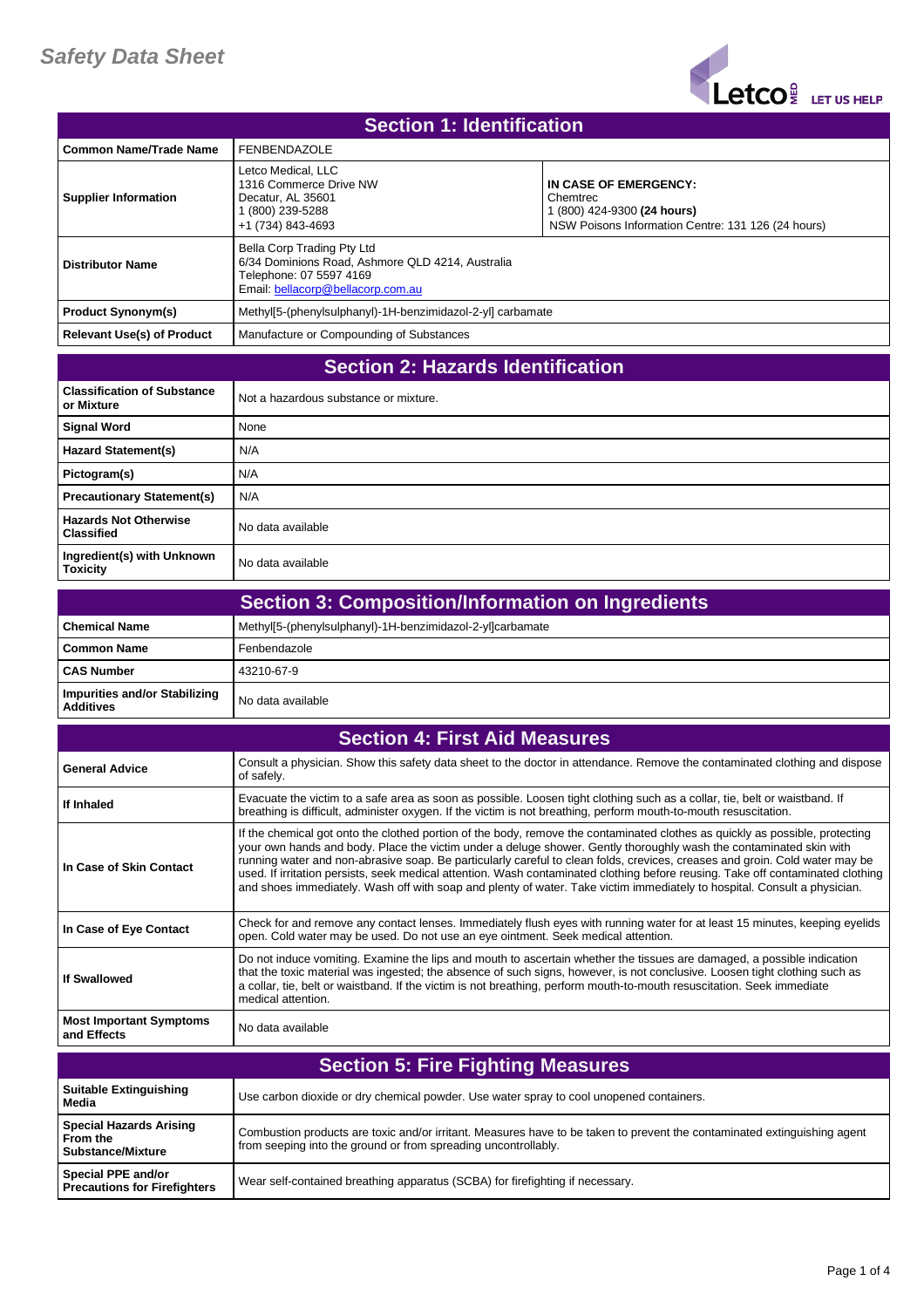| <b>Section 6: Accidental Release Measures</b>                                                  |                                                                                                                                           |
|------------------------------------------------------------------------------------------------|-------------------------------------------------------------------------------------------------------------------------------------------|
| <b>Personal Precautions,</b><br><b>Protective Equipment and</b><br><b>Emergency Procedures</b> | Wear respiratory protection. Avoid breathing vapors, mist or gas. Ensure adequate ventilation.                                            |
| <b>Methods and Materials</b><br><b>Used for Containment</b>                                    | Prevent further leakage or spillage if safe to do so. Do not let product enter drains. Discharge into the environment must<br>be avoided. |
| <b>Cleanup Procedures</b>                                                                      | Sweep up and shovel. Keep in suitable, closed containers for disposal.                                                                    |

| <b>Section 7: Handling and Storage</b>  |                                                                                                                                                                                          |
|-----------------------------------------|------------------------------------------------------------------------------------------------------------------------------------------------------------------------------------------|
| Precautions for Safe<br><b>Handling</b> | Avoid exposure. Provide appropriate exhaust and ventilation at places where dust is formed.                                                                                              |
| <b>Conditions for Safe Storage</b>      | Preserve in well-closed, light-resistant containers, and store at 25°C, excursions permitted between 15°C and 30°C. Keep<br>container tightly closed in a dry and well-ventilated place. |

## **Section 8: Exposure Controls/Personal Protection**

| <b>Components with</b><br><b>Workplace Control</b><br><b>Parameters</b> | Contains no substances with occupational exposure limit values.                                                                                                                                                                                                                                                                                  |
|-------------------------------------------------------------------------|--------------------------------------------------------------------------------------------------------------------------------------------------------------------------------------------------------------------------------------------------------------------------------------------------------------------------------------------------|
| <b>Appropriate Engineering</b><br><b>Controls</b>                       | General industrial hygiene practice. Avoid contact with skin, eyes and clothing. Wash hands before breaks and<br>immediately after handling the product.                                                                                                                                                                                         |
| <b>PPE - Eve/Face Protection</b>                                        | Tightly fitting safety goggles. Face shield. Use equipment for eye protection tested and approved under appropriate<br>government standards such as NIOSH (US) or EN 166(EU)                                                                                                                                                                     |
| PPE - Skin Protection                                                   | Handle with gloves. Gloves must be inspected prior to use. Use proper glove removal technique (without touching glove's<br>outer surface) to avoid skin contact with this product. Dispose of contaminated gloves after use in accordance with applicable<br>laws and good practices. Wash and dry hands.                                        |
| <b>PPE - Body Protection</b>                                            | Complete suit protecting against chemicals. The type of the protective equipment must be selected according to the<br>concentration and amount of the dangerous substance at the specific workplace.                                                                                                                                             |
| <b>PPE - Respiratory</b><br><b>Protection</b>                           | Where protection measures from nuisance levels of dust are desired use type N95 (US) or type P1 (EN 143) dust<br>masks. If the respirator is the sole means of protection, use a full-face supplied air respirator. Use respirators and<br>components tested and approved under appropriate government standards such as NIOSH (US) or CEN (EU). |

| <b>Section 9: Physical and Chemical Properties</b>       |                                                                                                                                     |
|----------------------------------------------------------|-------------------------------------------------------------------------------------------------------------------------------------|
| Appearance                                               | Form: Solid                                                                                                                         |
| <b>Upper/Lower Flammability</b><br>or Explosive Limits   | <b>NA</b>                                                                                                                           |
| Odor                                                     | Odorless                                                                                                                            |
| <b>Vapor Pressure</b>                                    | <b>NA</b>                                                                                                                           |
| <b>Odor Threshold</b>                                    | No data available                                                                                                                   |
| <b>Vapor Density</b>                                     | <b>NA</b>                                                                                                                           |
| pH                                                       | No data available                                                                                                                   |
| <b>Relative Density</b>                                  | <b>NA</b>                                                                                                                           |
| <b>Melting Point/Freezing</b><br>Point                   | 232°C                                                                                                                               |
| <b>Solubility</b>                                        | Insoluble in Water, sparingly soluble Dimethyl formamide, very slightly soluble methanol, freely soluble in Dimethyl<br>Sulphoxide. |
| <b>Initial Boiling Point and</b><br><b>Boiling Range</b> | <b>NA</b>                                                                                                                           |
| <b>Flash Point</b>                                       | <b>NA</b>                                                                                                                           |
| <b>Evaporation Rate</b>                                  | <b>NA</b>                                                                                                                           |
| <b>Flammability (Solid, Gas)</b>                         | No data available                                                                                                                   |
| <b>Partition Coefficient</b>                             | No data available                                                                                                                   |
| <b>Auto-Ignition Temperature</b>                         | <b>NA</b>                                                                                                                           |
| Decomposition<br><b>Temperature</b>                      | <b>NA</b>                                                                                                                           |
| <b>Viscosity</b>                                         | <b>NA</b>                                                                                                                           |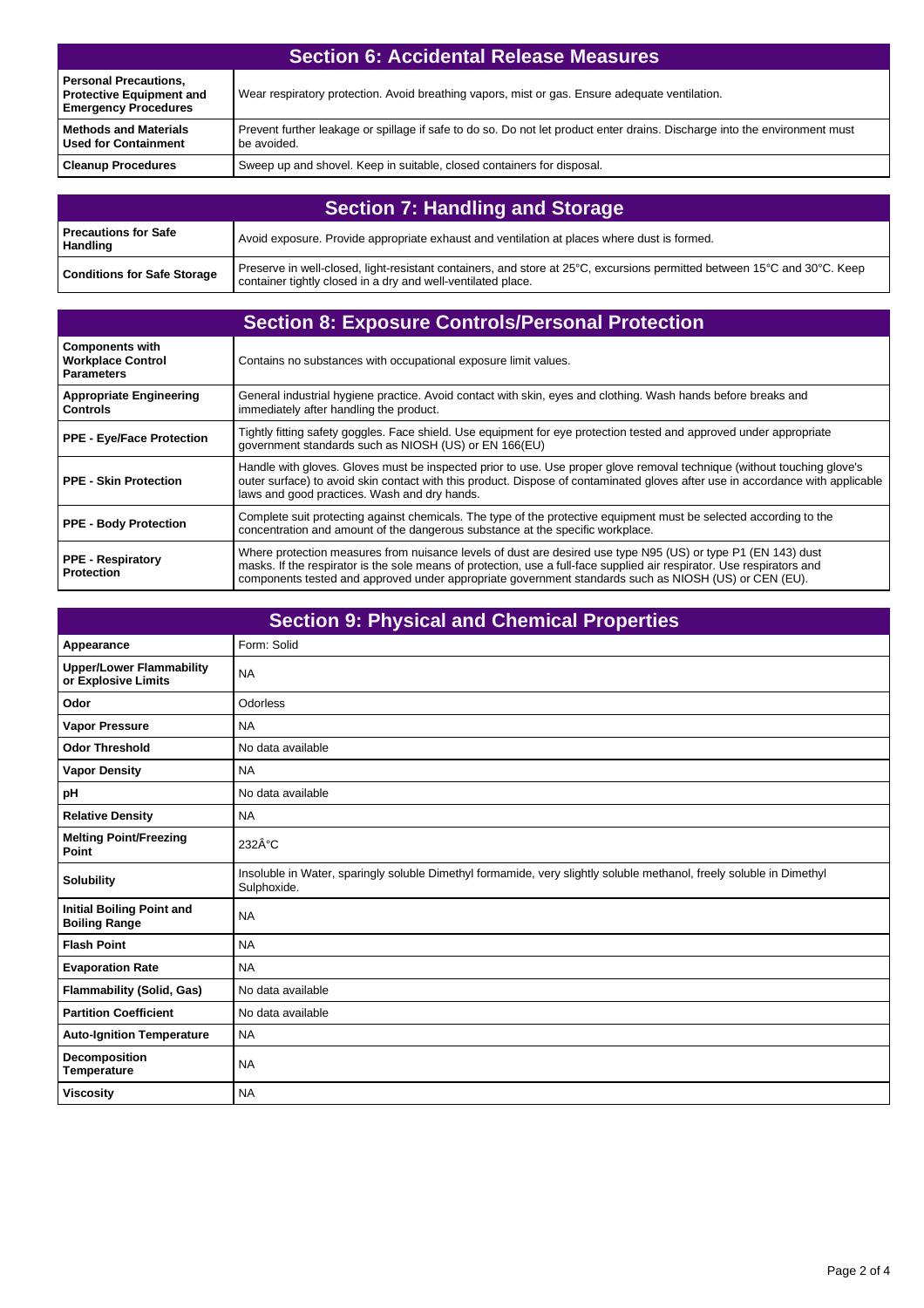| <b>Section 10: Stability and Reactivity</b>         |                                                |
|-----------------------------------------------------|------------------------------------------------|
| <b>Reactivity</b>                                   | No data available                              |
| <b>Chemical Stability</b>                           | Stable product.                                |
| <b>Possibility of Hazardous</b><br><b>Reactions</b> | No data available                              |
| <b>Conditions to Avoid</b>                          | Heat. Dust                                     |
| <b>Incompatible Materials</b>                       | Strong oxidizing agents                        |
| <b>Hazardous Decomposition</b><br><b>Products</b>   | Other decomposition products-No data available |

| <b>Section 11: Toxicological Information</b>                                  |                                                                                                                                                            |
|-------------------------------------------------------------------------------|------------------------------------------------------------------------------------------------------------------------------------------------------------|
| <b>Acute Toxicity - LD50 Oral</b>                                             | LD50: > 2000 mg/kg, OEL 2.8 mg/m <sup>3</sup>                                                                                                              |
| <b>Acute Toxicity - Inhalation</b>                                            | No data available                                                                                                                                          |
| <b>Acute Toxicity - Dermal</b>                                                | No data available                                                                                                                                          |
| <b>Acute Toxicity - Eye</b>                                                   | No data available                                                                                                                                          |
| <b>Skin Corrosion/Irritation</b>                                              | No data available                                                                                                                                          |
| <b>Serious Eye</b><br>Damage/Irritation                                       | May cause eye irritation.                                                                                                                                  |
| <b>Respiratory or Skin</b><br><b>Sensitization</b>                            | May be harmful if absorbed through skin.                                                                                                                   |
| <b>Germ Cell Mutagenicity</b>                                                 | Genotoxicity in vitro - Human - Imphocyte                                                                                                                  |
| <b>Carcinogenicity IARC</b>                                                   | No component of this product present at levels greater than or equal to 0.1% is identified as probable, possible or<br>confirmed human carcinogen by IARC. |
| <b>Carcinogenicity ACGIH</b>                                                  | No component of this product present at levels greater than or equal to 0.1% is identified as a carcinogen or potential<br>carcinogen by ACGIH.            |
| <b>Carcinogenicity NTP</b>                                                    | No component of this product present at levels greater than or equal to 0.1% is identified as a known or anticipated<br>carcinogen by NTP.                 |
| <b>Carcinogenicity OSHA</b>                                                   | No component of this product present at levels greater than or equal to 0.1% is identified as a carcinogen or potential<br>carcinogen by OSHA.             |
| <b>Reproductive Toxicity</b>                                                  | No data available                                                                                                                                          |
| <b>Specific Target Organ</b><br><b>Toxicity - Single Exposure</b>             | No data available                                                                                                                                          |
| <b>Specific Target Organ</b><br><b>Toxicity - Repeated</b><br><b>Exposure</b> | No data available                                                                                                                                          |
| <b>Aspiration Hazard</b>                                                      | No data available                                                                                                                                          |

| <b>Section 12: Ecological Information</b> |                   |
|-------------------------------------------|-------------------|
| <b>Toxicity</b>                           | No data available |
| Persistence and<br>Degradability          | No data available |
| <b>Bio-accumulative Potential</b>         | No data available |
| <b>Mobility in Soil</b>                   | No data available |
| <b>Other Adverse Effects</b>              | No data available |

| <b>Section 13: Disposal Considerations</b>              |                                                                                                                                                                                |  |
|---------------------------------------------------------|--------------------------------------------------------------------------------------------------------------------------------------------------------------------------------|--|
| <b>Waste Treatment Methods</b><br><b>Product</b>        | This material may be burned in a chemical incinerator equipped with an afterburner and scrubber. Offer surplus and<br>non-recyclable solutions to a licensed disposal company. |  |
| <b>Waste Treatment Methods</b><br>Packaging             | Dispose of as unused product packing after detoxification or incinerate.                                                                                                       |  |
| <b>Special Precautions Landfill</b><br>or Incinerations | No data available                                                                                                                                                              |  |
| <b>Other Information</b>                                | No data available                                                                                                                                                              |  |

| Section 14: Transport Information |                      |  |
|-----------------------------------|----------------------|--|
| <b>UN Number</b>                  | Not dangerous goods. |  |
| <b>UN Proper Shipping Name</b>    | N/A                  |  |
| <b>Transport Hazard Class(es)</b> | N/A                  |  |
| <b>Packaging Group</b>            | N/A                  |  |
| <b>Environmental Hazards</b>      | N/A                  |  |